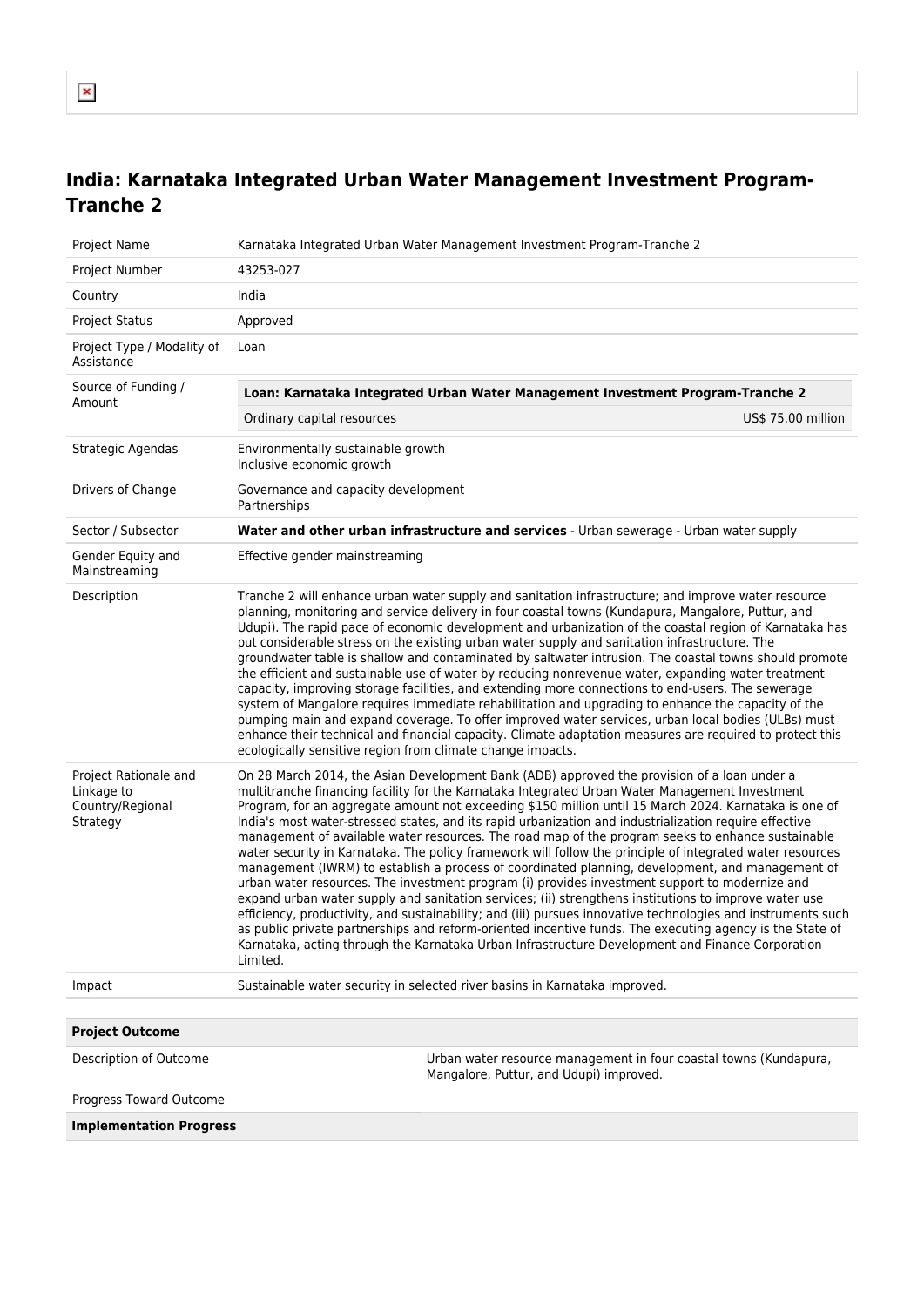Description of Project Outputs Urban water supply and sanitation infrastructure expanded and upgraded Water resource planning, monitoring, and service delivery system of urban local bodies improved Institutional capacity of executing agency and urban local bodies strengthened.

| Status of Implementation Progress (Outputs, Activities,<br>and Issues) |                                     |   |  |
|------------------------------------------------------------------------|-------------------------------------|---|--|
| Geographical Location                                                  | Kundapura, Mangalore, Puttur, Udupi |   |  |
|                                                                        |                                     |   |  |
| <b>Safeguard Categories</b>                                            |                                     |   |  |
| Environment                                                            |                                     | B |  |
| Involuntary Resettlement                                               |                                     | B |  |
| Indigenous Peoples                                                     |                                     | C |  |
|                                                                        |                                     |   |  |
| <b>Summary of Environmental and Social Aspects</b>                     |                                     |   |  |
| Experience and the late of the second state.                           |                                     |   |  |

Environmental Aspects

Involuntary Resettlement

Indigenous Peoples

## **Stakeholder Communication, Participation, and Consultation**

During Project Design

During Project Implementation

## **Business Opportunities**

| Consulting<br>Services | All consultants will be financed by the State Government. KUIDFC has long standing experience recruiting and<br>managing consultants. In line with ADB's Procurement Guidelines (2015, as amended from time to time), ADB shall<br>satisfy itself that: (i) the procedures to be used will result in the selection of consultants who have the necessary<br>professional qualifications, (ii) the selected consultants will carry out the assignment in accordance with the agreed<br>schedule, and (iii) the scope of the services is consistent with the needs of the project. The consultants will be<br>engaged using the quality- and cost-based selection (QCBS) method with a standard quality: cost ratio of 90:10.                                                                                                                                                                                                                                                                                    |
|------------------------|----------------------------------------------------------------------------------------------------------------------------------------------------------------------------------------------------------------------------------------------------------------------------------------------------------------------------------------------------------------------------------------------------------------------------------------------------------------------------------------------------------------------------------------------------------------------------------------------------------------------------------------------------------------------------------------------------------------------------------------------------------------------------------------------------------------------------------------------------------------------------------------------------------------------------------------------------------------------------------------------------------------|
| Procurement            | All procurement of goods and works will follow ADB's Procurement Guidelines (2015, as amended from time to<br>time). The KUIDFC has prior and ongoing experience in implementing procurement for projects financed by ADB<br>and other organizations. A procurement risk assessment in 2016 recommended that the KUIDFC be given a low to<br>moderate procurement risk rating because it lacked experience in procuring large contract packages. Another risk<br>is that procurement packages will not ensure the participation of capable bidders. These risks will be mitigated<br>through the prior review of evaluation by ADB of contracts worth more than \$20 million, hiring of consultants with<br>experience in procurement of large contracts, and proactive sourcing and classification of competent bidders. The<br>KUIDFC, with support from the PMDCSC, will also implement the capacity building for ULB officials to enhance<br>project management, procurement, and contract administration. |
|                        |                                                                                                                                                                                                                                                                                                                                                                                                                                                                                                                                                                                                                                                                                                                                                                                                                                                                                                                                                                                                                |

| Responsible ADB Officer    | Matsunaga, Akira                                                                                                                                     |
|----------------------------|------------------------------------------------------------------------------------------------------------------------------------------------------|
| Responsible ADB Department | South Asia Department                                                                                                                                |
| Responsible ADB Division   | Urban Development and Water Division, SARD                                                                                                           |
| <b>Executing Agencies</b>  | Karnataka Urban Infrastructure Development and Finance Corporation Limited<br>Silver Jubilee Block<br>2nd Cross, Mission Road, Bangalore-27<br>INDIA |

| <b>Timetable</b>           |             |
|----------------------------|-------------|
| Concept Clearance          | $\sim$      |
| <b>Fact Finding</b>        | $\sim$      |
| MRM                        | 04 Jun 2018 |
| Approval                   | 17 Oct 2018 |
| <b>Last Review Mission</b> | $\sim$      |
| Last PDS Update            | 17 Oct 2018 |